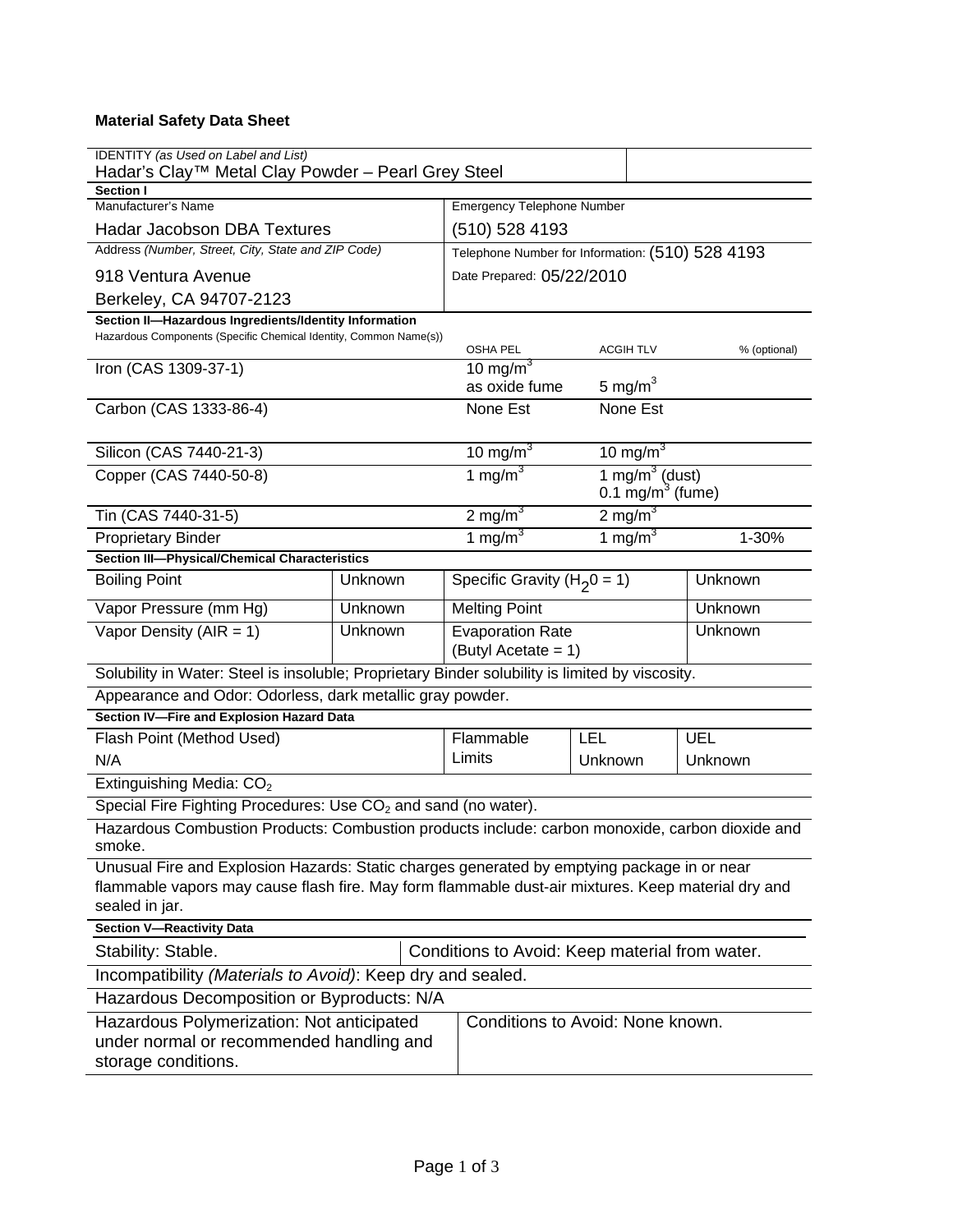**Section VI—Health Hazard Data** 

Target Organs: Respiratory system, nasal septum, skin, eyes, gastrointestinal, kidneys, liver, vardiovascular system.

Primary entry routes: Inhalation, ingestion, skin or eye contact.

#### **Health Effects**

Steel dusts and mists are eye and mucous membrane irritants, primary skin irritants and skin sensitizers. Acute exposure may cause metallic taste and nasal ulceration and perforation. Prolonged skin contact may produce sensitization dermatitis. Exposure may result in irritation and metal-fume fever, metallic taste and discoloration of the skin and hair. May cause eye irritation by mechanical abrasion. May cause skin irritation by mechanical abrasion. Inhalation of dust may cause respiratory tract irritation. Ingestion of copper compounds may cause vomiting and collapse. Acute poisoning is characterized by hemolysis, jaundice, anuria, hypotension, and convulsions. Potential for cancer, dermatitis, manganese fume fever, siderosis exists for long-term exposures to steel dusts, fumes, or particulate.

### **Emergency and First Aid Procedures**

Eye: Contact lenses should not be worn. Hold eyelids apart. Immediately flush eyes with plenty of low-pressure water for at least 15 minutes. Get medical attention if irritation persists.

Skin: Wash with soap and water. Get medical attention if irritation develops or persists.

Inhalation: Move the exposed person to fresh air at once. If breathing has stopped, perform artificial respiration. Keep the affected person warm and at rest. Get medical attention as soon as possible.

Ingestion: Emergency treatment – dilute with water or milk. Remove by gastric lavage (i.e., stomach tube) unless patient is vomiting. Get medical attention as soon as possible. Never give anything by mouth to an unconscious person.

**Section VII—Precautions for Safe Handling and Use** 

Steps to Be Taken in Case Material Is Released or Spilled: Sweep gently to avoid dust cloud formation. If product is not contaminated, scoop into clean containers for use. If product is contaminated, scoop into containers and dispose appropriately. Avoid wetting spills, as surfaces subject to spills may become slippery. Apply absorbent to wet spills and sweep up gently for disposal. Dispose as scrap iron.

Handling and Storage: Store in jars, indoors, in a cool, dry, well-ventilated area at approximately 68°F (20°C). Keep container closed when not in use.

Waste Disposal Method: Dispose as scrap iron in accordance with local, state, and federal regulations.

Other Precautions: Avoid conditions that generate dust; product may form flammable dust-air mixtures. Avoid emptying package in or near flammable vapors; static charges may cause flash fire. Keep away from heat, flame, sparks and other ignition sources.

#### **Section VII—Control Measures**

Personal Protective Equipment:

- Goggles: Safety goggles with side shields, if needed.
- Gloves: Cotton gloves required for those with extreme sensitivity.
- Respirator: Wear supplied air respirator, e.g., 3M #8710, under confined or enclosed spaces, if needed.

Workplace considerations: Eye-wash fountain, soap and water wash station .

Ventilation: Sufficient ventilation, in volume and pattern, should be provided to keep air contamination below current applicable OSHA permissible limits. Use dust collector. Keep material clean after use each day.